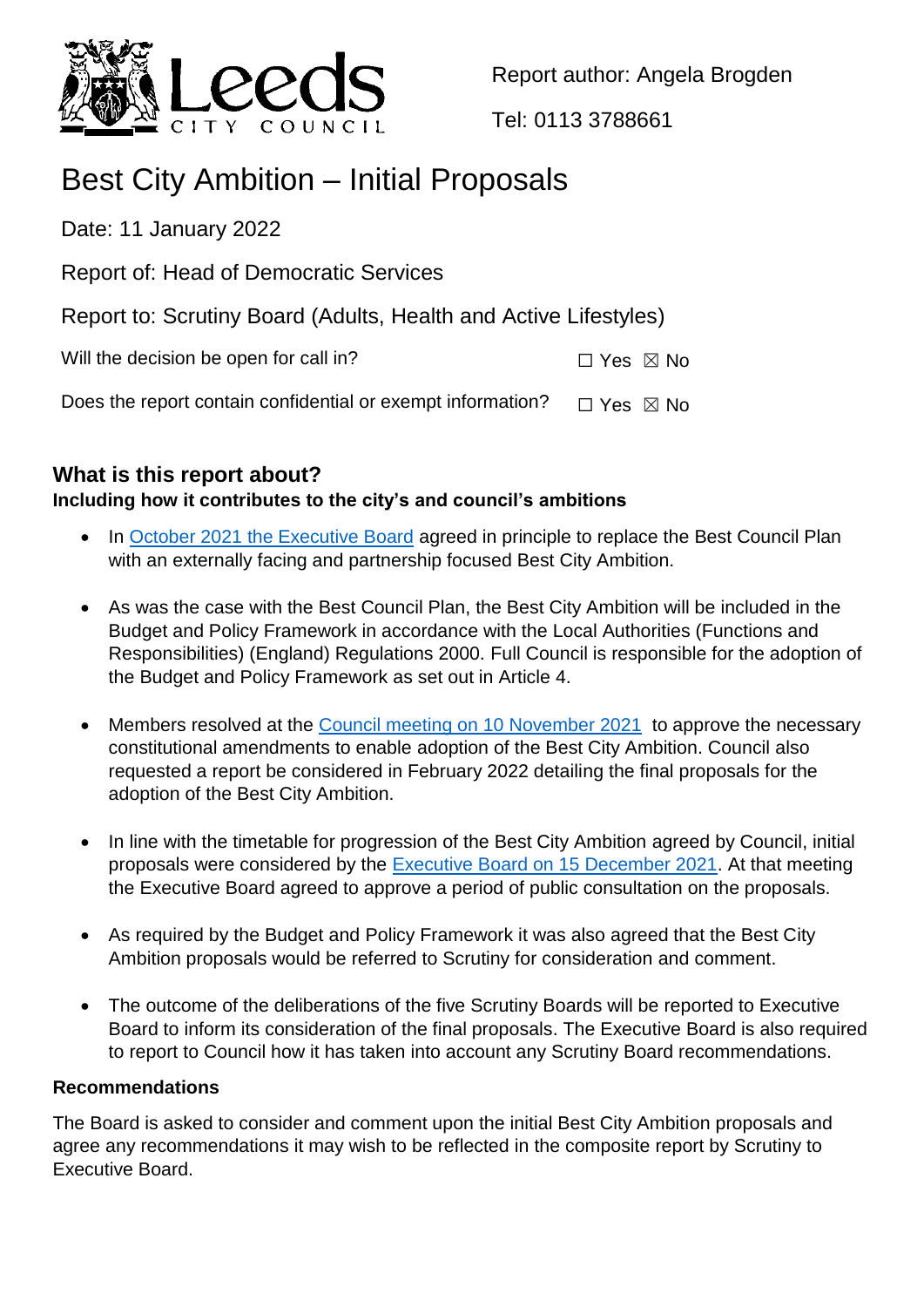# **Why is the proposal being put forward?**

1 The initial Best City Ambition proposals are being referred to Scrutiny in accordance with the requirements of the Budget and Policy Framework.

## **What impact will this proposal have?**

| Wards affected:                   |       |     |
|-----------------------------------|-------|-----|
| Have ward members been consulted? | □ Yes | ⊡No |

2 Consultation on the potential impact of the proposals is taking place with a range of stakeholders including members, officers, partners and the public as detailed in the appended Executive Board report (15 December 2021).

#### **What consultation and engagement has taken place?**

- 3 A full list of those individuals and groups already sighted on the proposals is provided at appendix 2 of the attached Executive Board report.
- 4 On the 15 December the Executive Board approved the release of the draft proposals for formal public consultation as required by the Budget and Policy Framework.
- 5 Additional consultation was due to take place at the 2021 State of the City meeting. Unfortunately, due to the ongoing challenges of the pandemic the event has been cancelled. Those stakeholders due to attend the meeting will, however, be invited to contribute to the consultation through alternative mechanisms.

#### **What are the resource implications?**

6 There are no direct resource implications arising from this report.

#### **What are the legal implications?**

7 The Scrutiny Board (Adults, Health and Active Lifestyles) is being consulted on the Best City Ambition proposals in accordance with the requirements of the Budget and Policy Framework.

#### **What are the key risks and how are they being managed?**

8 The risks of the proposed approach are detailed in the appended Executive Board report.

#### **Does this proposal support the council's three Key Pillars?**

 $\boxtimes$  Inclusive Growth  $\boxtimes$  Health and Wellbeing  $\boxtimes$  Climate Emergency

9 The Best City Ambition proposals are reflective of the Council's existing prioritisation of the three key pillars. The proposals aim to take this existing approach further by enhancing the framework through which these pillars can act as effective drivers of future Council activity.